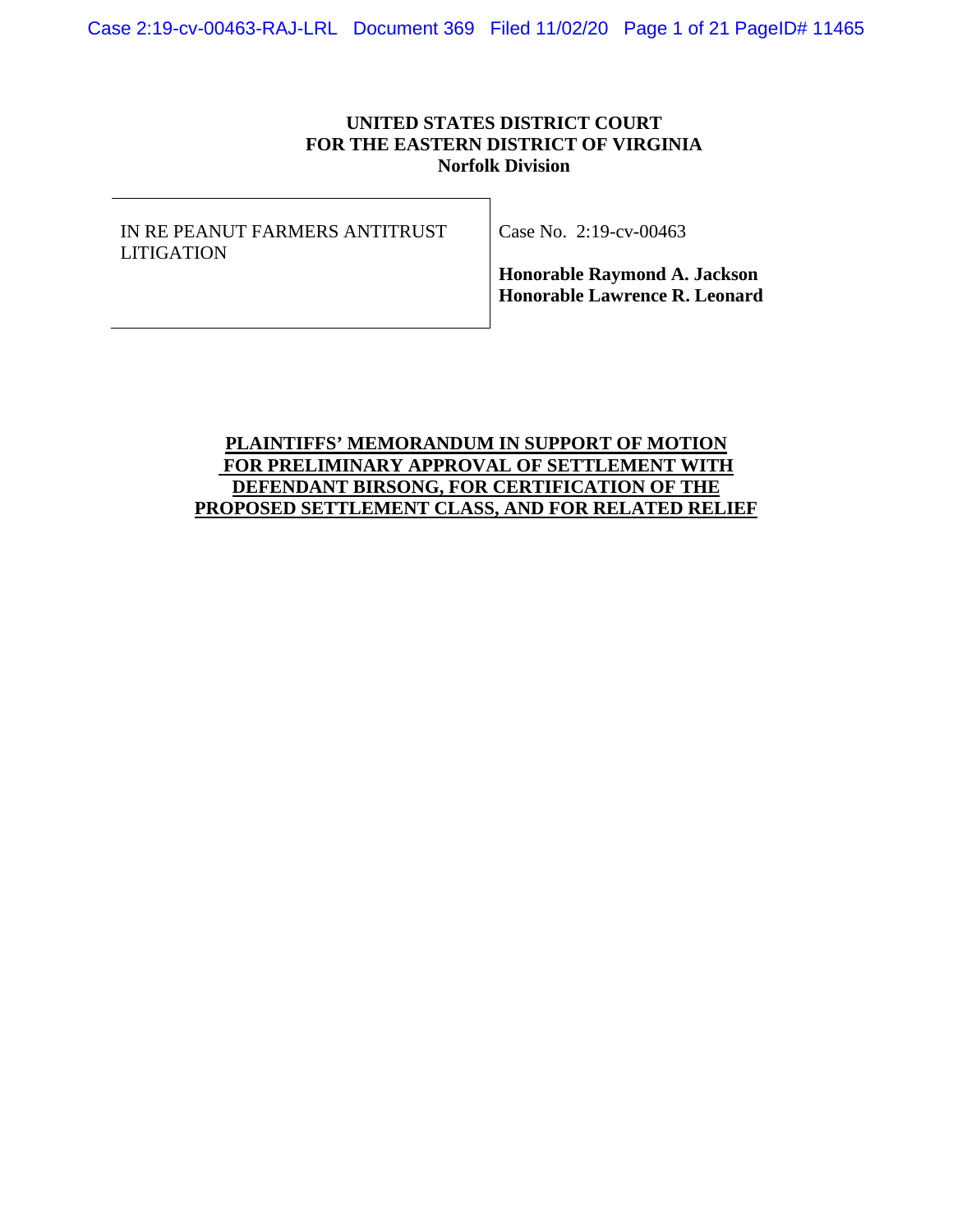# **I. INTRODUCTION**

Plaintiffs have reached a proposed settlement of their claims with Defendant Birdsong Corporation ("Birdsong").<sup>1</sup> Pursuant to the Settlement Agreement, Birdsong will pay the sum of \$50 million (\$50,000,000.00) in United States dollars into escrow for the benefit of the Settlement Class, and will provide material cooperation to Plaintiffs in this litigation.

Plaintiffs now move the Court to preliminarily approve the Settlement Agreement, certify the proposed Settlement Class, and appoint Interim Co-Lead Counsel as co-lead counsel for the Settlement Class. Plaintiffs also ask the Court to appoint Angeion Group ("Angeion") as the notice and claims administrator for Plaintiffs in this case, and to appoint The Huntington National Bank ("Huntington") as the escrow agent in this litigation. As discussed in this memorandum, at a later date Interim Co-Lead Counsel will move the Court to approve a program to notify members of the Settlement Class of this and any other then-pending settlements, as well as notice to the class if Plaintiffs' motion for class certification is granted (ECF No. 235). At the Final Fairness Hearing, Interim Co-Lead Counsel will request entry of a final order and judgment ("Final Order") consistent with the Settlement Agreement, dismissing with prejudice all claims against Birdsong and retaining jurisdiction for the implementation and enforcement of the Settlement Agreement.

### **II. BACKGROUND**

Plaintiffs are Peanut farmers in the United States who sold raw, harvested Runner Peanuts to Peanut shelling companies. Plaintiffs allege among other things, that Defendants, including Golden Peanut Company LLC ("Golden Peanut"), Olam Peanut Shelling Company, Inc. ("Olam"), and Birdsong entered into a contract, combination, or conspiracy in restraint of trade, the purpose

 $<sup>1</sup>$  The Settlement Agreement is attached hereto as Exhibit A to Declaration of Brian D. Clark</sup> (hereinafter, "Settlement" or "Settlement Agreement").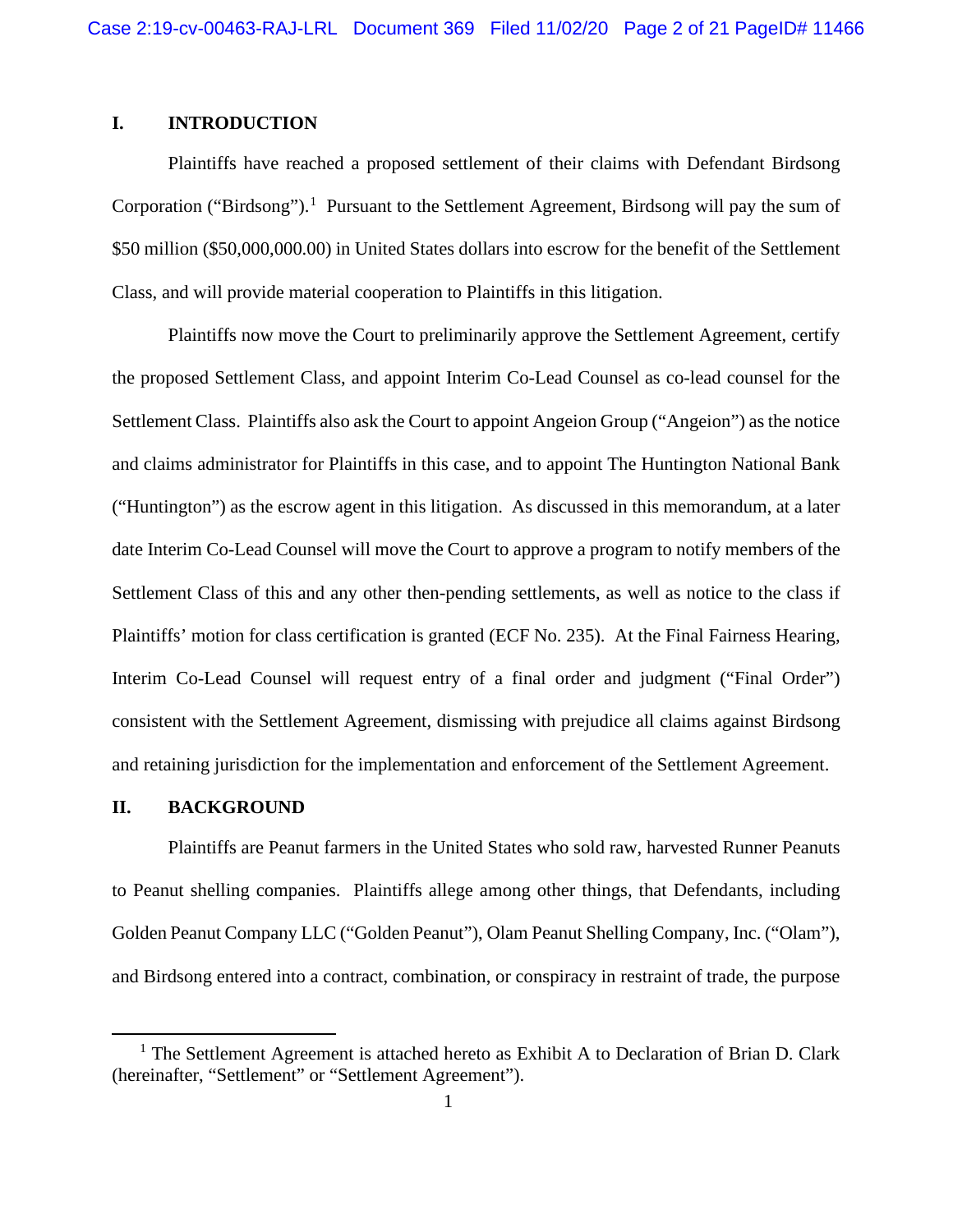and effect of which was to suppress competition and to pay depressed prices to the Settlement Class for runner peanut farmerstock during the Class Period, in violation of Sections 1 of the Sherman Act, 15 U.S.C. § 1.

Plaintiffs filed a complaint on September 5, 2019, (ECF No. 1) against Defendants Birdsong and Golden Peanut, which Defendants Birdsong and Golden Peanut moved to dismiss. (ECF Nos. 47-50). An order denying Defendants' motions to dismiss in their entirety was entered on May 14, 2020 (ECF No. 135). Plaintiffs filed a Second Amended Class Action Complaint on May 27, 2020 (ECF No. 148), naming Olam as a Defendant for the first time, and all Defendants filed answers to this complaint on June 26, 2020. Since filing their initial complaint, Plaintiffs have continued their investigation into the conspiracy they allege, and discovery has been ongoing.

# **III. SUMMARY OF THE SETTLEMENT AGREEMENT**

After extensive arm's length negotiations, Plaintiffs agreed to settle with Birdsong in return for its agreement to pay \$50 million (\$50,000,000.00) in United States dollars into escrow for the benefit of the Settlement Class. In addition to the payment of money, under the Settlement Agreement, Birdsong will cooperate<sup>2</sup> with Plaintiffs in their continued prosecution of the Action against Defendant Golden Peanut.<sup>3</sup> In consideration, Plaintiffs and the proposed Settlement Class agree, among other things, to release claims against Birdsong and its affiliates, which were or could have been brought in this litigation relating to the conduct alleged in the Complaint. The release does not extend to any other Defendant or co-conspirators.

 $2$  Provisions regarding cooperation shall be contained in a separately executed side-letter agreement that will be provided to the Court for *in camera* review upon request, but is otherwise strictly confidential. Settlement Agreement § II.A.2.

<sup>&</sup>lt;sup>3</sup> On October 23, 2020, Plaintiffs moved for preliminary approval of a settlement with Olam and for certification of a settlement class. Thus, Golden Peanut is the sole remaining Defendant.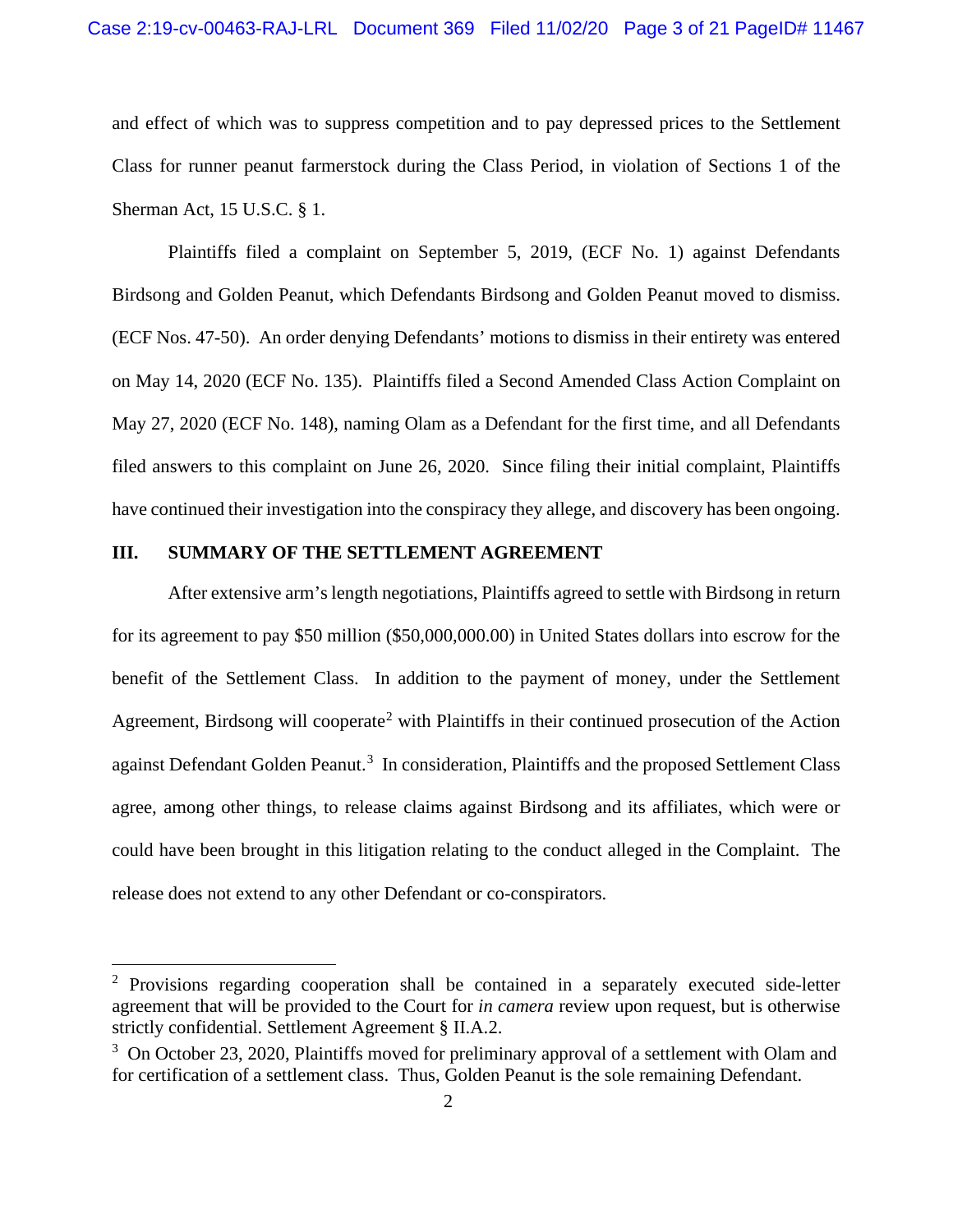# **IV. STANDARDS APPLICABLE TO PRELIMINARY APPROVAL OF THE PROPOSED SETTLEMENT**

"Even before a court has certified a class, putative class plaintiffs may reach an agreement of settlement with defendants" in which case "plaintiffs may seek to give effect to this settlement through a settlement-only class." *In re NeuStar, Inc. Sec. Litig.*, No. 1:14CV885 JCC/TRJ, 2015 WL 5674798, at  $*2$  (E.D. Va. Sept. 23, 2015). "A settlement class, like a litigation class, must satisfy the requirements of Federal Rule of Civil Procedure 23(a)" and "must also qualify as one of the three Rule 23(b) class types." *Id.* at \*3; *see generally Gunnells v. Healthplan Servs., Inc.*, 348 F.3d 417, 423 (4th Cir. 2003).

Class action settlements minimize the litigation expenses of the parties and reduce the strain such litigation imposes upon already scarce judicial resources. *See Cotton v. Hinton*, 559 F.2d 1326, 1331 (5th Cir. 1977)). However, a class action may be settled only with court approval. Before the court may give its final approval, all class members must be given notice of the proposed settlement in the manner the court directs. Fed. R. Civ. P. 23(e). Generally, before directing that notice be given to the class members, the court makes a preliminary evaluation of the proposed class action settlement. The Manual For Complex Litigation (Fourth) § 21.632 (2004) explains:

> Review of a proposed class action settlement generally involves two hearings. First counsel submit the proposed terms of settlement and the judge makes a preliminary fairness evaluation . . . . The Judge must make a preliminary determination on the fairness, reasonableness and adequacy of the settlement terms and must direct the preparation of notice of the . . . proposed settlement, and the date of the [formal Rule 23(e)] fairness hearing.

*See also* 2 NEWBERG ON CLASS ACTIONS, §11.24 (3d ed. 1992). The standard for final approval of a class action settlement is whether the proposed settlement is fair, reasonable, and adequate.

3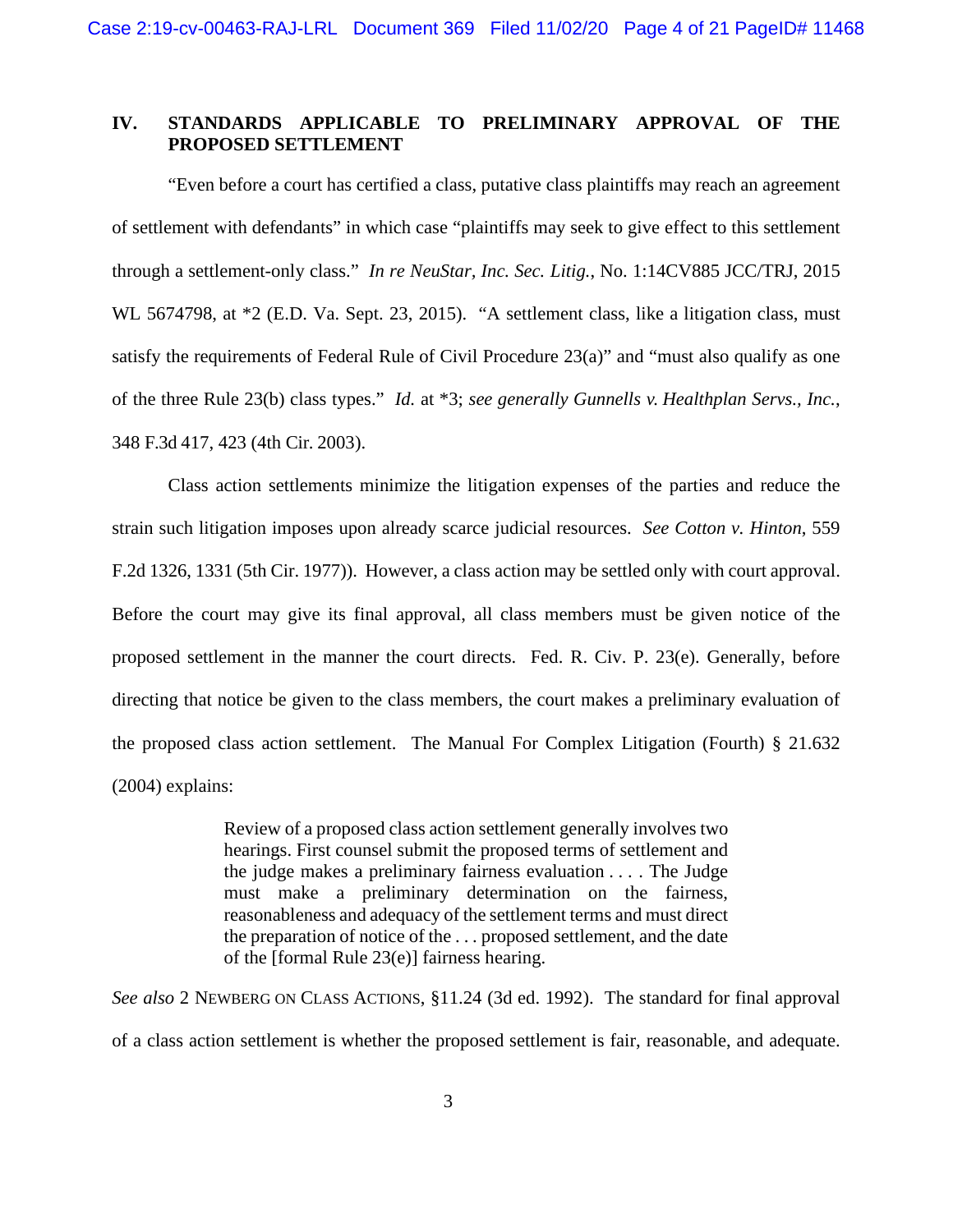Fed. R. Civ. P. 23(e)(2). In weighing a grant of preliminary approval, courts must determine whether "giving notice is justified by the parties' showing that the court will likely be able to: (i) approve the proposal under Rule  $23(e)(2)$ ; and (ii) certify the class for purposes of judgment on the proposal." Fed. R. Civ. P.  $23(e)(1)(B)(i-ii)$ .

# **V. THE COURT IS LIKELY TO APPROVE THE SETTLEMENT UNDER 23(e)(2)**

To determine whether to approve a proposed settlement under Rule 23(e)(2), courts look to the factors in the text of Rule  $23(e)(2)$ , which a court must consider when weighing final approval. *See* Fed. R. Civ. P. 23(e)(2) ("If the proposal would bind class members, the court may approve it only after a hearing and only on finding that it is fair, reasonable, and adequate after considering" the factors set forth in Rule 23(e)(2).); *see, e.g.*, *In re Payment Card Interchange Fee and Merchant Discount Antitrust Litig*., 330 F.R.D. 11, 28 (E.D.N.Y. 2019). Rule 23(e)(2) requires courts to consider whether:

- (A) the class representatives and class counsel have adequately represented the class;
- (B) the proposal was negotiated at arm's length;
- (C) the relief provided for the class is adequate, taking into account:

(i) the costs, risks, and delay of trial and appeal;

- (ii) the effectiveness of any proposed method of distributing relief to the class, including the method of processing class-member claims, if required;
- (iii) the terms of any proposed award of attorney's fees, including timing of payment; and
- (iv) any agreement required to be identified under Rule  $23(e)(3)$ ; and
- (D) the proposal treats class members equitably relative to each other.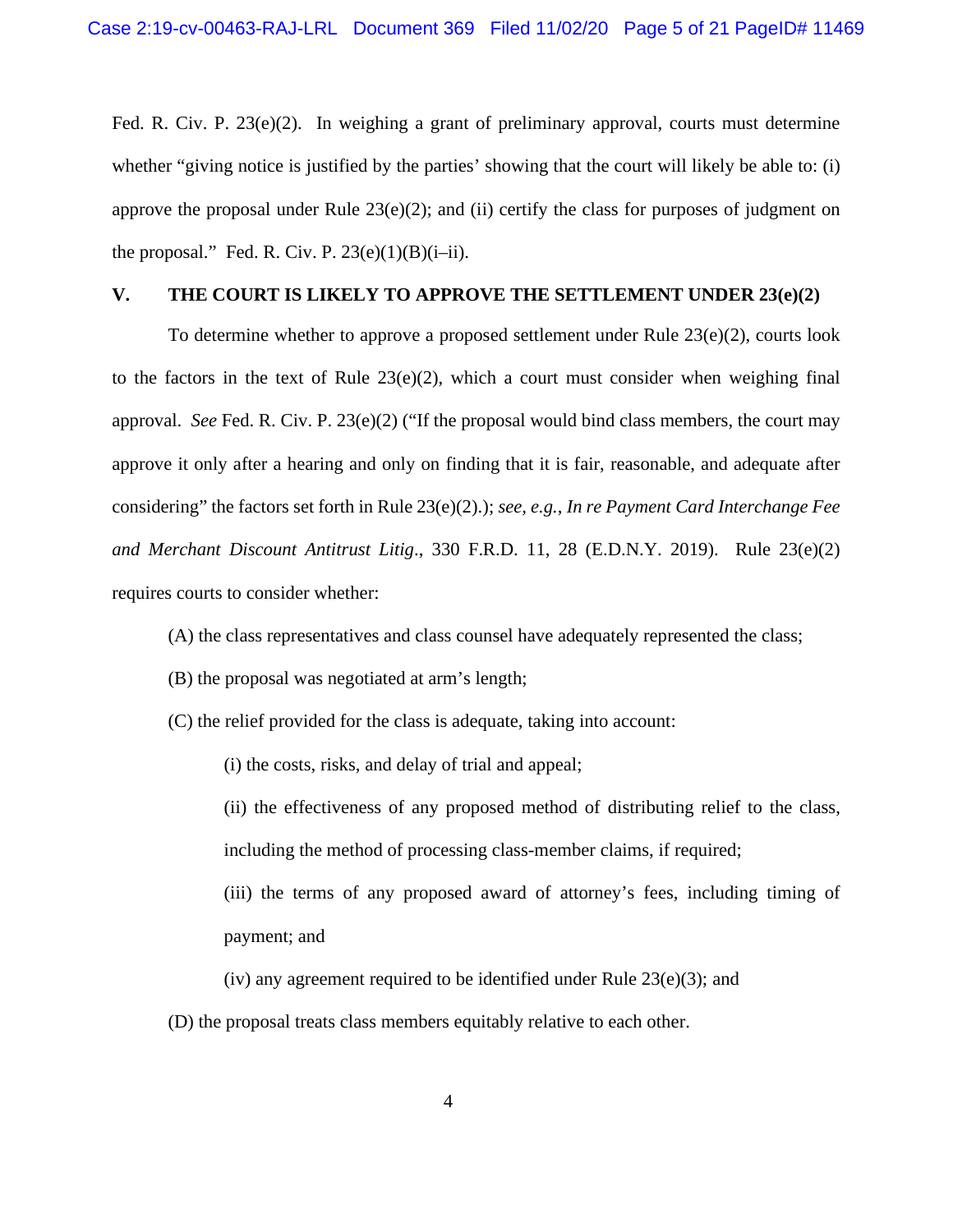Fed. R. Civ. P. 23(e)(2). Factors (A) and (B) under Rule  $23(e)(2)$  constitute the "procedural" analysis factors and examine "the conduct of the litigation and of the negotiations leading up to the proposed settlement." Fed. R. Civ. P. 23 advisory committee's note to 2018 amendment. Factors (C) and (D) under Rule 23(e)(2) constitute the "substantive" analysis factors and examine "[t]he relief that the settlement is expected to provide to class members...." *Id*.

Because the proposed settlement with Birdsong meets all factors under Rule  $23(e)(2)$ , the Court will likely grant final approval of the proposed settlement, and thus the proposed settlement should be preliminarily approved.

# **1. The Class Representatives and Class Counsel Have Adequately Represented the Class**

Fed. R. Civ. P. 23(e)(2)(A) requires that "the class representatives and class counsel have adequately represented the class." The adequacy requirement is met when (1) the named plaintiff does not have interests antagonistic to those of the class; and (2) plaintiff's attorneys are "qualified, experienced, and generally able to conduct the litigation." *In re NeuStar, Inc. Securities Litig*., 2015 WL 5674798, at \*4.

Both requirements are satisfied here. Indeed, Defendants did not raise any challenge under the parallel Rule 23(a) adequacy factors in their opposition to Plaintiffs' motion for class certification. (ECF No. 257). The interests of the Settlement Class members are aligned with those of the representative Plaintiffs. Plaintiffs, like all Settlement Class members, share an overriding interest in obtaining the largest possible monetary recovery and as fulsome cooperation as possible. *See, e.g.*, *In re Community Bank of N. Virginia Mortg. Lending Practices Litig*., 795 F.3d 380, 394 (3d Cir. 2015) (no fundamental intra-class conflict to prevent class certification where all class members pursuing damages under the same statutes and the same theories of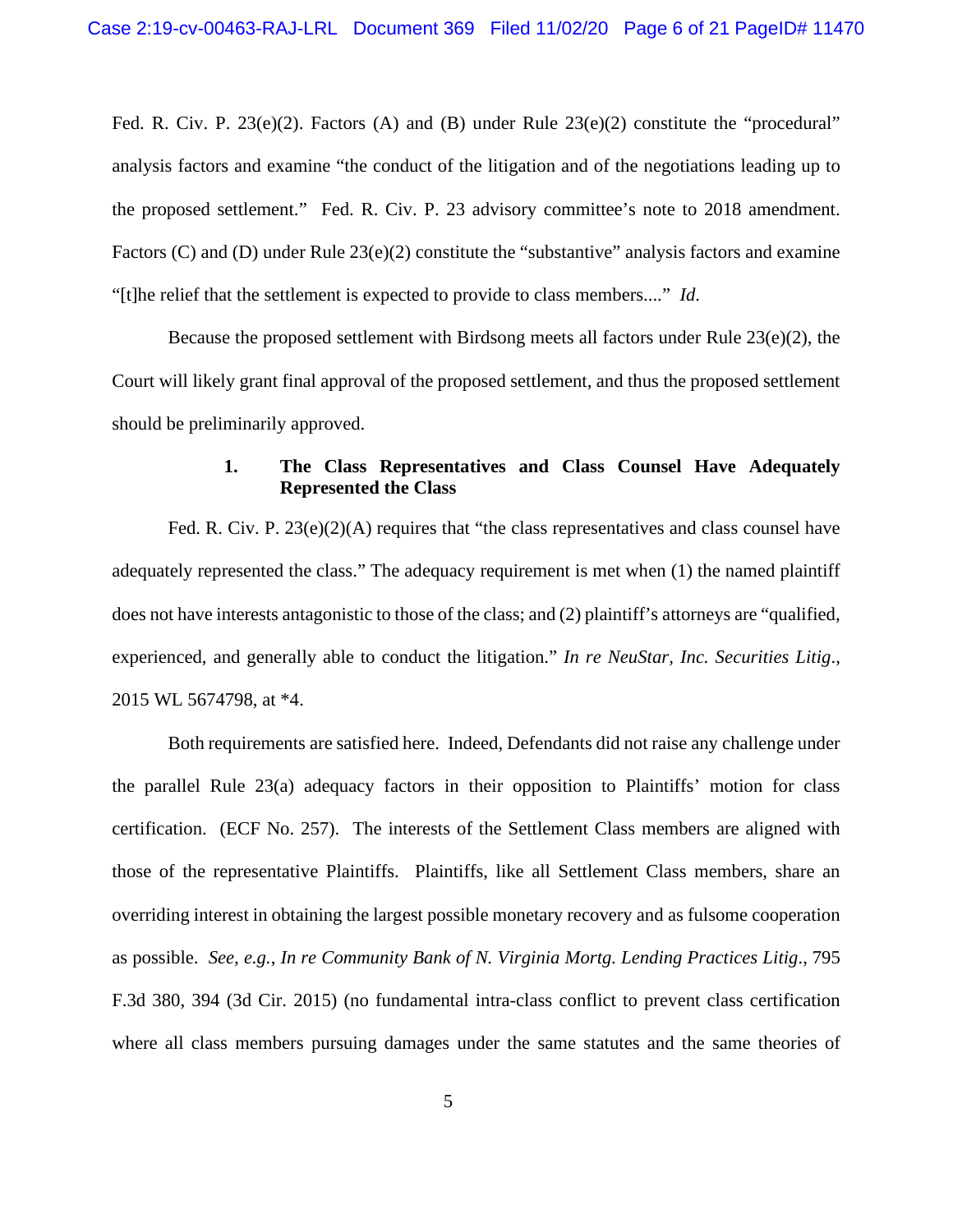liability); *In re Corrugated Container Antitrust Lit.*, 643 F.2d 195, 222 (5th Cir. 1981), cert. denied, 456 U.S. 998 (1982) (certifying settlement class and holding that "so long as all class members are united in asserting a common right, such as achieving the maximum possible recovery for the class, the class interests are not antagonistic for representation purposes"). Representative Plaintiffs are not afforded any special compensation by this proposed Settlement and all Settlement Class members similarly share a common interest in obtaining Birdsong's substantial cooperation to prosecute this case.

Moreover, Plaintiffs and their counsel will continue to litigate this case vigorously and competently. "The inquiry into the adequacy of legal counsel focuses on whether counsel is competent, dedicated, qualified, and experienced enough to conduct the litigation and whether there is an assurance of vigorous prosecution." *In re NeuStar, Inc. Securities Litig.*, 2015 WL 5674798, at \*5. As they demonstrated when they sought appointment, Interim Co-Lead Counsel are qualified, experienced, and thoroughly familiar with antitrust class action litigation.<sup>4</sup> Interim Lead Counsel has an extensive record of representing plaintiffs in antitrust class actions, which indicates counsels' ability to properly leverage the value of this case into a fair settlement. As they respectfully submit has been demonstrated by their conduct to date, Interim Co-Lead Counsel have diligently represented the interests of the class in this litigation and will continue to do so. Accordingly, the Representative Plaintiffs and Interim Co-Lead Counsel have adequately represented the class.

<sup>4</sup> *See* ECF No. 43 (Plaintiffs' Motion for Appointment of Interim Co-Lead Class Counsel and Liaison Counsel); ECF No. 80 (Court's Order of December 20, 2019 appointing same).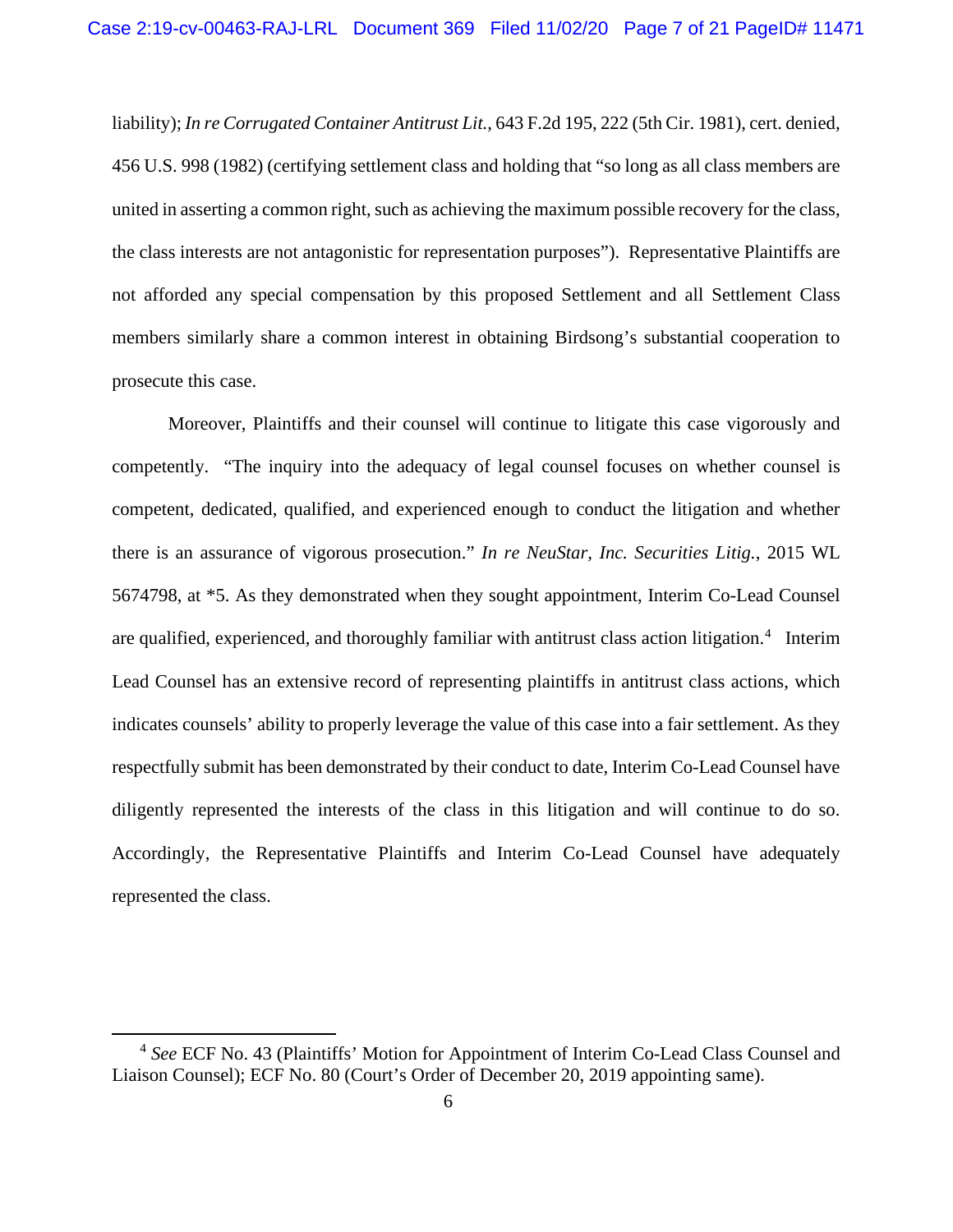## **2. The Settlement Is Fair and Resulted from Arm's-Length Negotiations**

"The relevant factors in assessing a settlement's fairness are: (1) the posture of the case at the time settlement was proposed; (2) the extent of discovery that had been conducted; (3) the circumstances surrounding the negotiations; and (4) the experience of counsel" in class action litigation involving the relevant subject matter. *Jiffy Lube Sec. Litig.*, 927 F.2d 155, 59 (4th Cir. 1991). Fed. R. Civ. P. 23(e)(2)(B) also requires that "the proposal was negotiated at arm's length." There is usually a "strong initial presumption" that a proposed settlement is fair and reasonable when it was the result of arm's-length negotiations. *See In re MicroStrategy, Inc. Sec. Litig.*, 148 F. Supp. 2d 654, 663 (E.D. Va. 2001); *see also* 2 NEWBERG ON CLASS ACTIONS, § 11.40 at 451 (2d ed. 1985).

The proposed Settlement plainly meets the standards for preliminary approval. The Settlement reached here is the product of intensive arm's-length settlement negotiations, which included several rounds of give-and-take between Interim Co-Lead Counsel and Birdsong's counsel. (Clark Decl. ¶ 6.) There has been more than sufficient investigation and discovery to permit counsel and the Court to meaningfully evaluate the merits of the settlement, in light of the facts, risks, and the status of the litigation. *See In re Mills Corp. Sec. Litig.*, 265 F.R.D. 246, 258 (E.D. Va. 2009) ("[I]n cases in which discovery has been substantial and several briefs have been filed and argued, courts should be inclined to favor the legitimacy of a settlement."). Furthermore, based on Plaintiffs' extensive factual investigation to date, the cooperation provisions negotiated as part of the settlement enable Plaintiffs to further prepare for trial against Golden Peanut. (*Id.* ¶¶ 4-6.) The Settlement here is the product of vigorous, extensive, and at times contentious arm'slength negotiations among attorneys who are highly experienced in complex antitrust cases, and who are well informed about the facts and legal issues of this case. Therefore, based on both the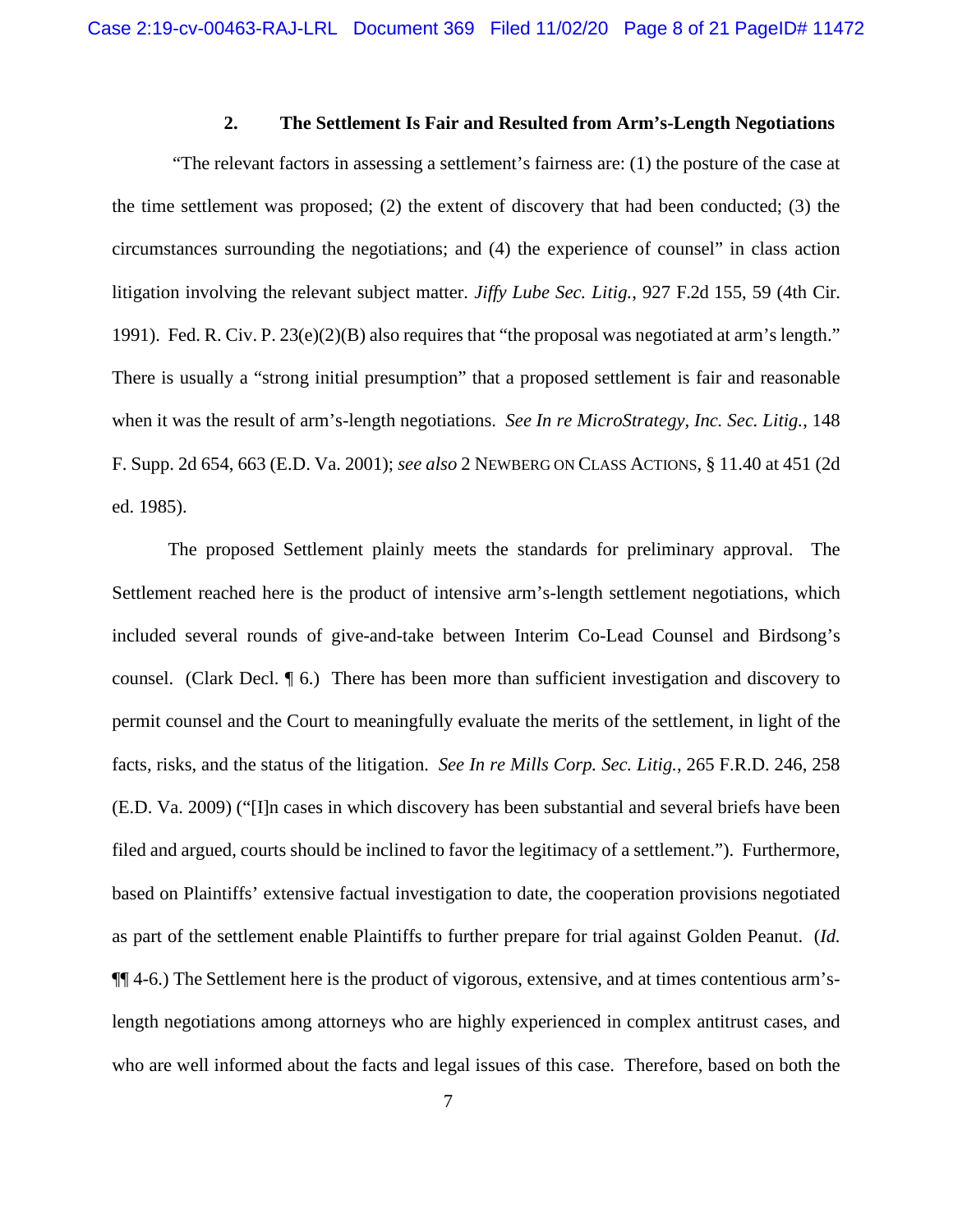monetary and cooperation elements of the Settlement Agreement, Interim Co-Lead Counsel believe this is a fair settlement for the Settlement Class. (*Id.* ¶ 11.)

Moreover, this Settlement does not affect the potential for full recovery of damages for the Class under the antitrust laws in light of the fact that the remaining Defendant, Golden Peanut, will be jointly and severally liable for all injuries incurred as a result of the conspiracy Plaintiffs allege; Birdsong's sales remain in the case for purposes of assessing injury and damages to the Class. *See*  Settlement Agreement, § II.E.11. In addition to not affecting the overall damages, the Settlement should hasten and improve the Class' recovery by providing cooperation from the Settling Defendant. *See In re Ampicillin Antitrust Litig.*, 82 F.R.D. 652, 654 (D.D.C. 1979) (approving settlement where class will "relinquish no part of its potential recovery" due to joint and several liability and where settling defendant's "assistance in the case again [a non-settling defendant] will prove invaluable to plaintiffs").

In addition to a monetary payment, Birdsong will provide cooperation to the Class as provided in the Settlement Agreement. (*See* Clark Decl. ¶ 8.) Courts have recognized the value of such cooperation:

> [F]rom a pragmatic standpoint, the value of . . . [cooperating defendants] in litigation, as opposed to the specter of hundreds of uncooperative opponents, is significant. The [settling defendants] know far better than the plaintiff classes precisely what occurred in the [relevant] period  $\dots$  and their willingness to open their files  $\dots$ may ease the plaintiffs' discovery burden enormously.

*In re IPO Sec. Litig*., 226 F.R.D. 186, 198-99 (S.D.N.Y. 2005) (footnote omitted). This cooperation here is even more valuable in light of the applicability of joint and several liability to Plaintiffs' claims—which at the point of the litigation, means that Golden Peanut is jointly and severally liable for the full treble damages that Plaintiff establishes at trial. While Plaintiffs believe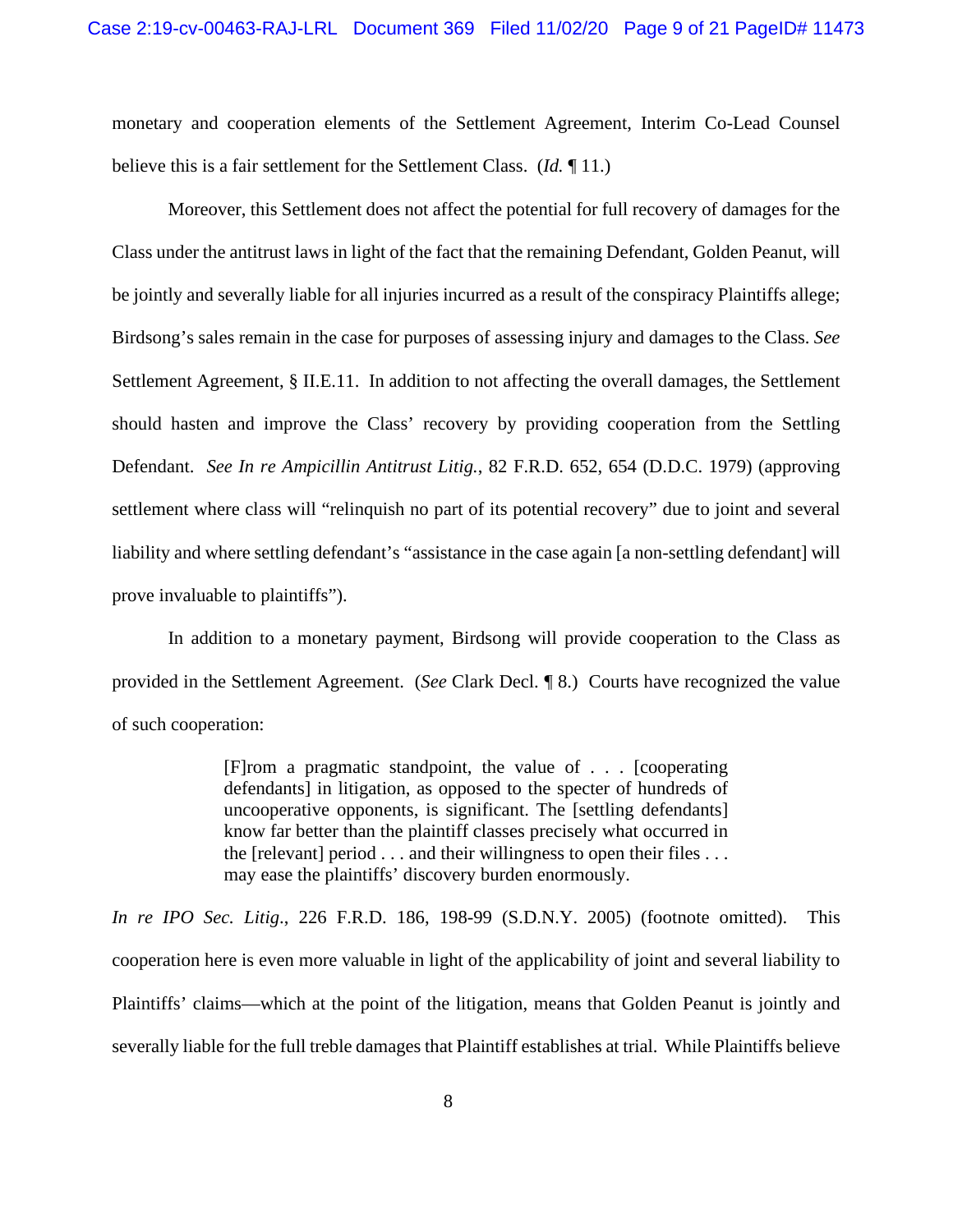that their case is strong, any complex antitrust litigation is inherently costly and risky, and this Settlement mitigates that risk and protects the Class.

Conversely, Birdsong believes its defenses are strong and that if it continued to litigate, it would succeed on the merits. Birdsong denies that it conspired with Defendants to depress the price of runner peanut farmerstock, and Birdsong maintains that it did nothing wrong. (*See*  Settlement Agreement, Recital E, p. 2.) But in the interests of avoiding the risk and uncertainty of trial, Birdsong has agreed to settle; Plaintiffs believe that its contracts and dealings with the other Defendants gives it valuable and unique insight into the alleged conspiracy.

In sum, the Settlement Agreement: (1) provides substantial benefits to the Class; (2) is the result of good faith negotiations between knowledgeable and skilled counsel; (3) was entered into after extensive factual investigation and legal analysis; and (4) in the opinion of experienced Class Counsel, is fair, reasonable, and adequate to the Class. Accordingly, Interim Co-Lead Counsel believe that the Settlement Agreement is in the best interests of the Class Members and should be preliminarily approved by the Court.

#### **3. The Relief Provided For the Class Is Substantial and Tangible**

In assessing whether the settlement provides adequate relief for the putative class under Rule  $23(e)(2)(C)$ , the Court should consider: (i) the costs, risks, and delay of trial and appeal; (ii) the effectiveness of any proposed method of distributing relief to the class, including the method of processing class-member claims, if required; (iii) the terms of any proposed award of attorney's fees, including timing of payment; and (iv) any agreement required to be identified under Rule 23(e)(3). Fed. R. Civ. P. 23(e)(2)(C)(i–iv).

"Settlement is favored if settlement results in substantial and tangible present recovery, without the attendant risk and delay of trial." *See, e.g.*, *In re Payment Card Interchange Fee and*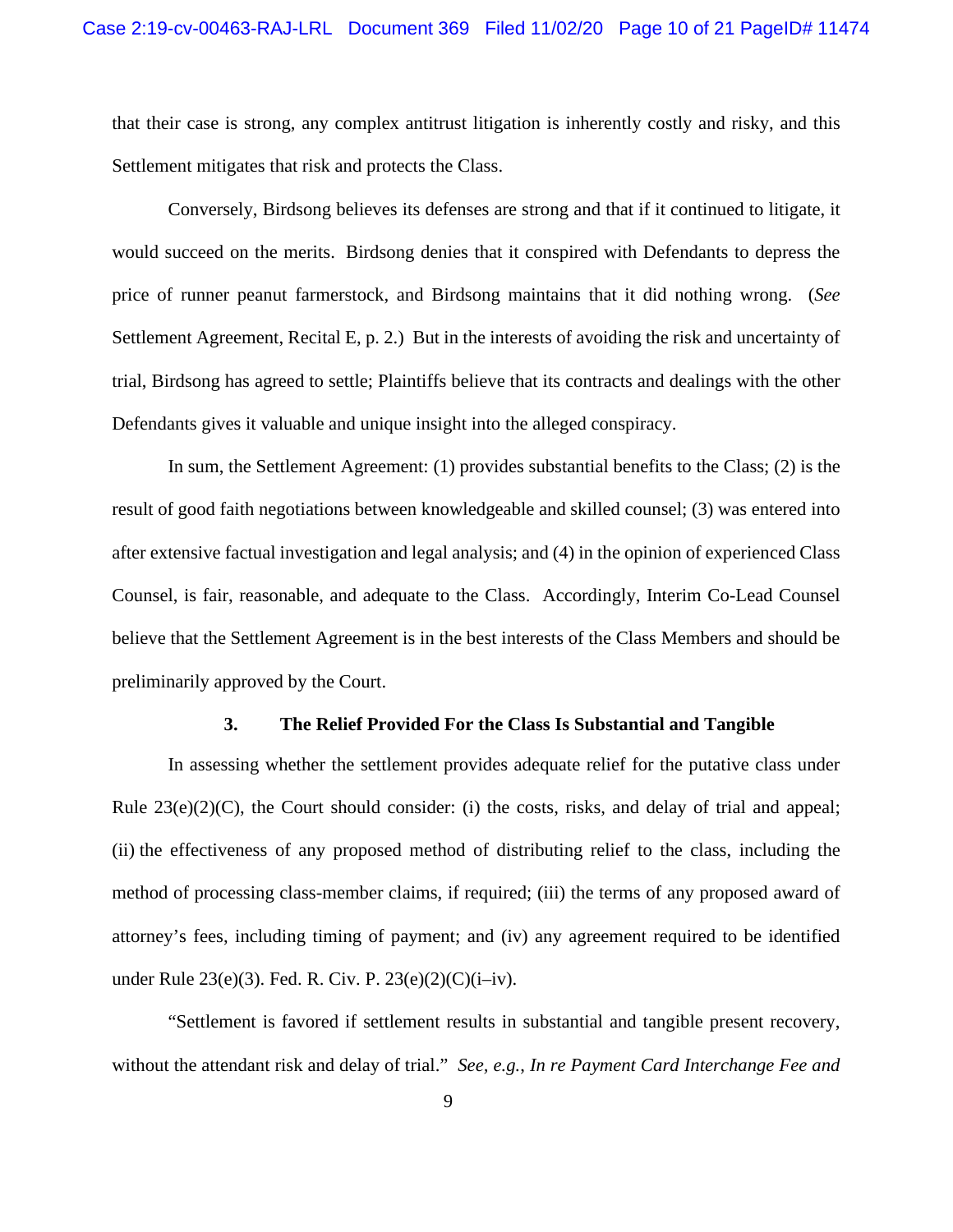*Merchant Discount Antitrust Litig*., 330 F.R.D. 11, 36 (E.D.N.Y. 2019) (citations omitted). Here, for the reasons described above in Section  $V(2)$ , the settlement is fair and resulted from arm'slength negotiations. Counsel thoroughly evaluated the relative strengths and weaknesses of the respective litigation positions, and determined that the settlement brings substantial benefits to the proposed class at a relatively early stage in the litigation, and avoids the delay and uncertainty of continuing protracted litigation with Birdsong. (*See* Clark Decl. ¶¶ 5-11.) In addition, during negotiations there was no discussion, let alone agreement, regarding the amount of attorneys' fees Plaintiffs' counsel ultimately may ask the Court to award in this case, and Plaintiffs' counsel are not seeking fees at this time. (Clark Decl. ¶ 7). The benefits of settlement outweigh the costs and risks associated with continued litigation with Birdsong, and weigh in favor of granting final approval.

#### **4. The Proposal Treats Class Members Equitably Relative to Each Other**

Consideration under this Rule 23(e)(2) factor "could include whether the apportionment of relief among class members takes appropriate account of differences among their claims, and whether the scope of the release may affect class members in different ways that bear on the apportionment of relief." Fed. R. Civ. P. 23 advisory committee's note to 2018 amendment.

Here, representative Plaintiffs are treated the same as all other Class members in this proposed Settlement, and all Class members similarly share a common interest in obtaining Birdsong's cooperation to prosecute this case. The release applies uniformly to putative class members and does not affect the apportionment of the relief to class members. Accordingly, this factor will likely weigh in favor of granting final approval. *See, e.g.*, *In re Payment Card Interchange Fee and Merchant Discount Antitrust Litig*., 330 F.R.D. 11, 47 (E.D.N.Y. 2019).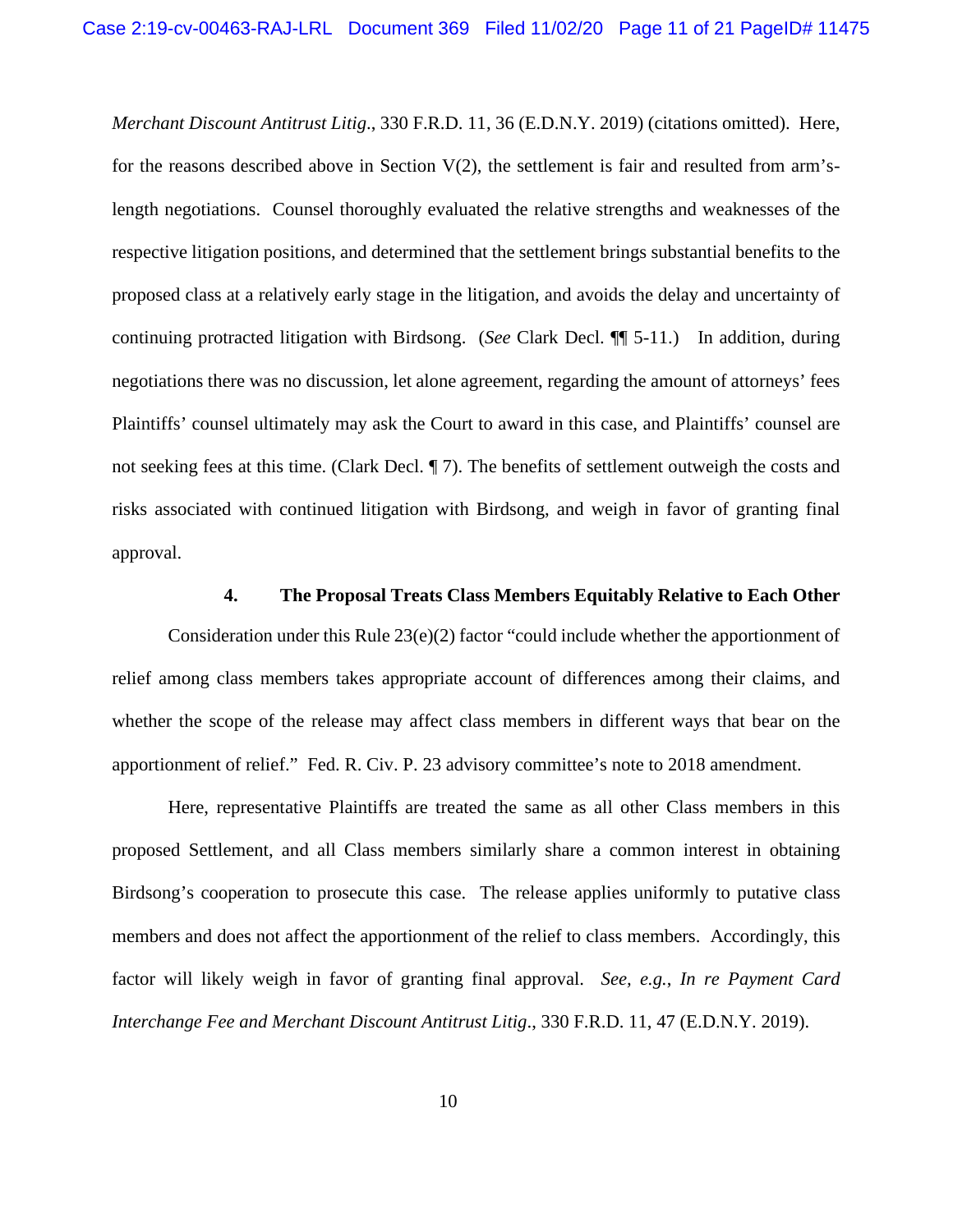## **VI. THE COURT SHOULD CERTIFY THE PROPOSED SETTLEMENT CLASS**

In order to preliminarily approve the proposed settlement, the Court must also find that it will likely be able to certify the class for purposes of judgment on the proposal. Fed. R. Civ. P.  $23(e)(1)(B)(i-ii)$ .

Under Rule 23, class actions may be certified for settlement purposes only. *See, e.g*., *Amchem Prods., Inc. v. Windsor*, 521 U.S. 591, 620 (1997). Certification of a settlement class must satisfy each requirement set forth in Rule 23(a), as well as at least one of the separate provisions of Rule 23(b). *Id.* at 613-14; *see also In re NeuStar, Inc. Sec. Litig.*, 2015 WL 5674798, at \*2 ("A settlement class, like a litigation class, must satisfy the requirements of Federal Rule of Civil Procedure 23(a)" and "must also qualify as one of the three Rule 23(b) class types."); *see generally Gunnells v. Healthplan Servs., Inc.*, 348 F.3d 417, 423 (4th Cir. 2003).

Plaintiffs seek certification of a Settlement Class consisting of:

All persons or entities in the United States who sold raw, harvested runner peanuts to any of the Defendants, their subsidiaries or joint-ventures, from January 1, 2014 through December 31, 2019 (the "Class Period"). Specifically excluded from this Class are the Defendants; the officers, directors or employees of any Defendant; any entity in which any Defendant has a controlling interest; and any affiliate, legal representative, heir or assign of any Defendant. Also excluded from this Class are any federal, state or local governmental entities, any judicial officer presiding over this action and the members of his/her immediate family and judicial staff, any juror assigned to this action, and any co-conspirator identified in this action.

(Settlement Agreement, § I.A) As detailed below, this proposed Settlement Class meets the requirements of Rule 23(a) as well as the requirements of Rule 23(b)(3).

## **A. The Requirements of Rule 23(a) Are Satisfied**

#### **1. Numerosity**

Fed. R. Civ. P.  $23(a)(1)$  requires that the class be so numerous as to make joinder of its members "impracticable." The proposed Settlement Class consists of persons or entities in the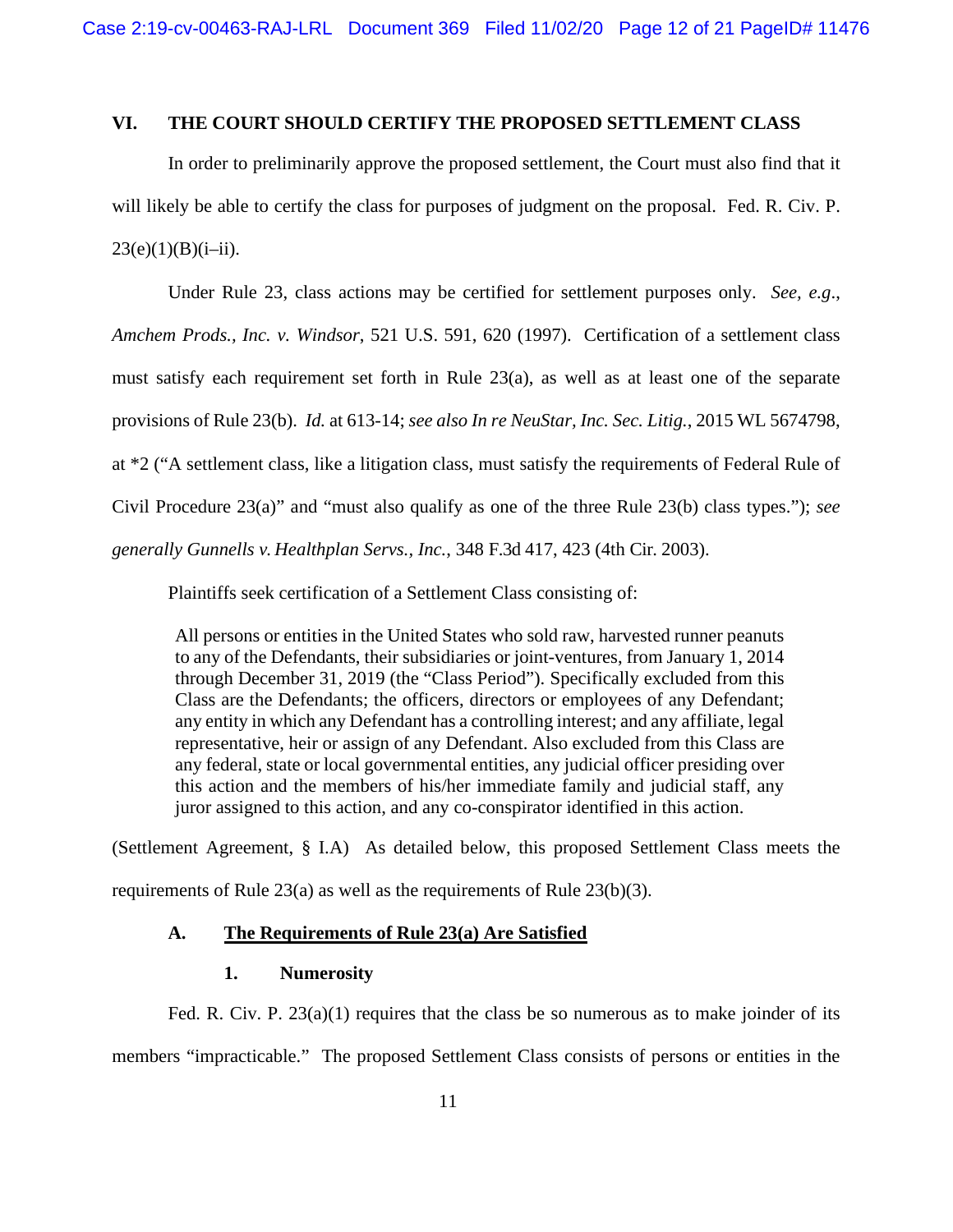United States who sold raw, harvested runner peanuts to any of the Defendants, their subsidiaries or joint-ventures, from January 1, 2014 through December 31, 2019. Based on their investigation, Interim Co-Lead Counsel believe there are thousands of persons or entities that fall within the Settlement Class definition. As it would be "impracticable to join such a large and geographically diverse group, the numerosity requirement is easily satisfied. *See In re BearingPoint, Inc. Securities Litig*., 232 F.R.D. 534, 538 (E.D. Va. 2006).

## **2. Common Questions of Law and Fact**

Fed. R. Civ. P. 23(a)(2) requires that there be "questions of law or fact common to the class." Plaintiffs must show that resolution of an issue of fact or law "is central to the validity of each" class member's claim and "[e]ven a single [common] question will" satisfy the commonality requirement. *Wal-Mart Stores, Inc. v. Dukes*, 564 U.S. 338, 359 (2011).

A central allegation in the Complaint is that Defendants entered into a contract, combination or conspiracy in restraint of trade, the purpose and effect of which was to suppress competition and to pay depressed prices for runner peanut farmerstock, thereby harming Plaintiffs and the Settlement Class. Proof of this conspiracy will be common to all Class members. In addition to that overarching question, this case is replete with other questions of law and fact common to the Settlement Class including: (a) The identity of the participants of the alleged conspiracy; (b) The duration of the conspiracy alleged herein and the acts performed by Defendants and their co-conspirators in furtherance of the conspiracy; (c) Whether the alleged conspiracy violated the federal antitrust laws; (d) Whether the conduct of Defendants and their coconspirators, as alleged in this Complaint, caused injury to the business or property of the Plaintiffs and other members of the Class; (e) The effect of Defendants' alleged conspiracy on the prices of Runners sold in the United States during the Class Period; (f) Whether Plaintiffs and other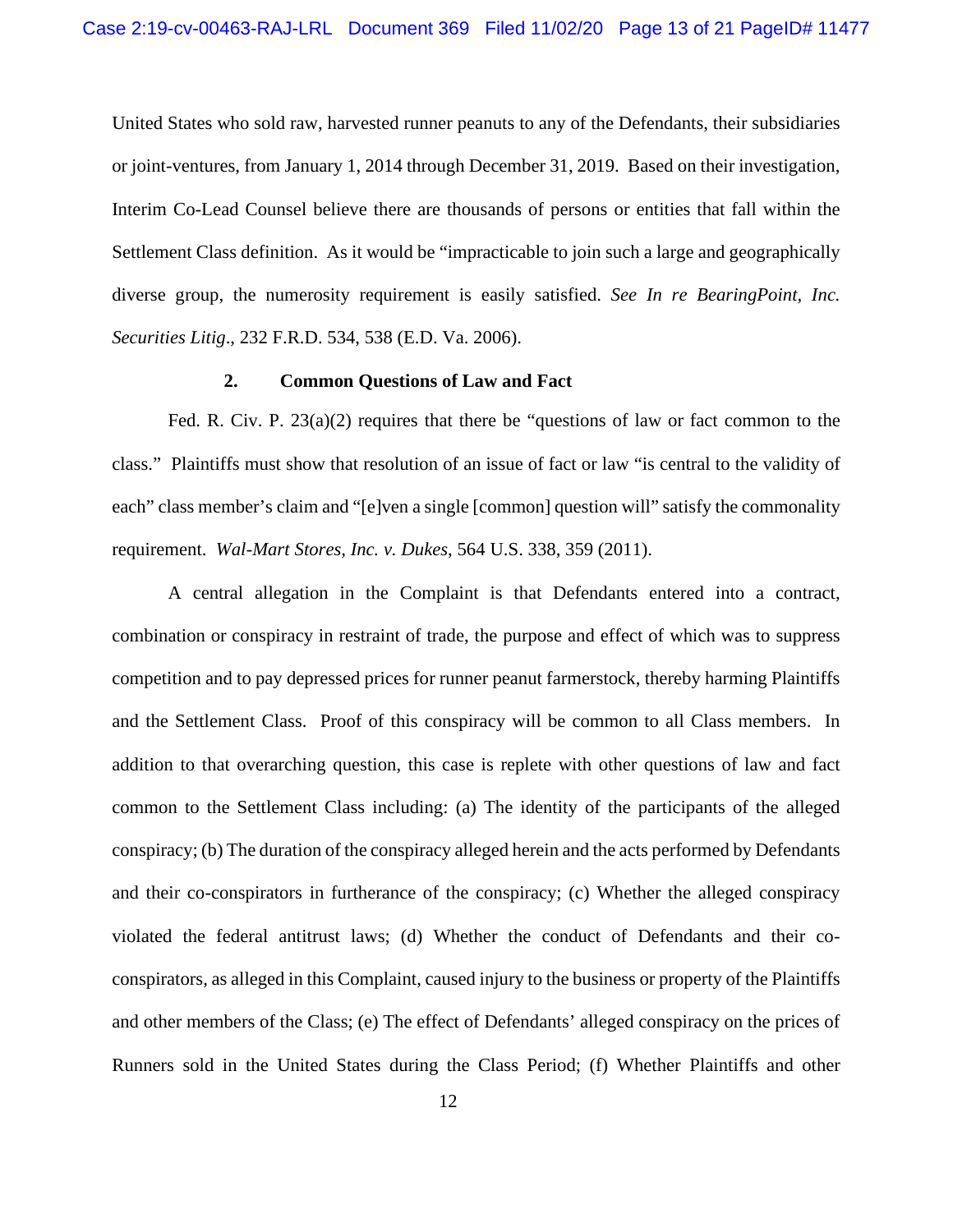members of the Class are entitled to, among other things, injunctive relief and if so, the nature and extent of such injunctive relief; and (g) The appropriate class-wide measure of damages. Accordingly, the Settlement Class satisfies Rule 23(a)(2).

#### **3. Typicality**

Fed. R. Civ. P. 23(a)(3) requires that the class representatives' claims be "typical" of class members' claims. This typicality prerequisite requires that the class representative "be part of the class and possess the same interest and suffer the same injury as the class members." *In re NeuStar, Inc. Sec. Litig.*, 2015 WL 5674798, at \*4; (quoting *Lienhart v. Dryvit Sys., Inc.*, 255 F.3d 138, 146 (4th Cir. 2001)). Typicality ensures that "the class representative's interests will be sufficiently aligned with those of the other class members." *Id.* (quoting *In re Computer Sci. Corp. Sec. Litig.*, 288 F.R.D. 112, 117 (E.D. Va. 2012)). Here, the class representatives' interests are so aligned.

Plaintiffs here allege that Defendants entered into a contract, combination or conspiracy in restraint of trade, the purpose and effect of which was to suppress competition and to pay depressed prices for runner peanut farmerstock, thereby harming Plaintiffs and the Proposed Class. The named class representative Plaintiffs will have to prove the same elements that absent Settlement Class members would have to prove, *i.e*., the existence and impact of such conspiracy. Because the representative Plaintiffs' claims arise out of the same alleged illegal anticompetitive conduct and are based on the same alleged theories and will require the same types of evidence to prove those theories, the typicality requirement of Rule  $23(a)(3)$  is satisfied.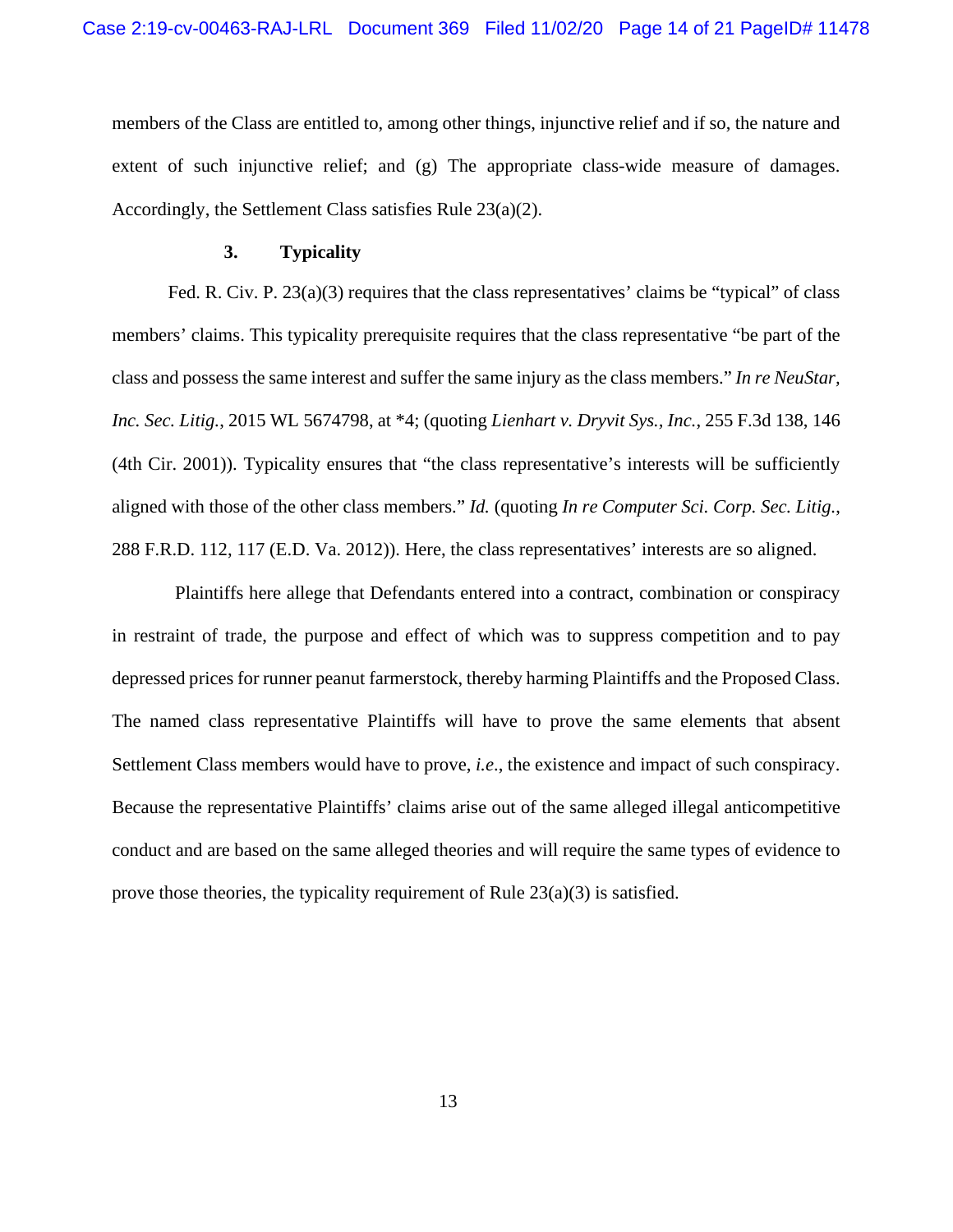## **4. Adequacy**

For the reasons mentioned above in Section  $V(1)$ , the class representatives and class counsel have adequately represented the class.

#### **B. The Proposed Settlement Class Satisfies Rule 23(b)(3)**

Once Rule 23(a)'s four prerequisites are met, Plaintiffs must show the proposed Settlement Class satisfies one of the provisions of Rule 23(b). The proposed Settlement satisfies Rule 23(b)(3) by showing that "questions of law or fact common to class members predominate over any questions affecting only individual members, and that a class action is superior to other available methods for fairly and efficiently adjudicating the controversy." Considerable overlap exists between the court's determination of commonality and a finding of predominance. *See, e.g.*, *In re NeuStar, Inc. Securities Litig*., 2015 WL 5674798, at \*3; *In re Mills Corp. Sec. Litig.*, No. 1:06– cv–077, 257 F.R.D. 101, 109 (E.D. Va. 2009).

In antitrust conspiracy cases such as this one, courts consistently find that common issues of the existence and scope of the conspiracy predominate over individual issues, which follows from the central nature of a conspiracy in such cases. *Hughes v. Baird & Warner, Inc.*, No. 76 C 3929, 1980 WL 1894, at \*3 (N.D. Ill. Aug. 20, 1980) ("Clearly, the existence of a conspiracy is the common issue in this case. That issue predominates over issues affecting only individual sellers."); *see also Amchem*, 521 U.S. at 625 ("Predominance is a test readily met in certain cases alleging consumer or securities fraud or violations of the antitrust laws.").

Plaintiffs must also show that a class action is superior to individual actions, which is evaluated by four considerations:

(A) the interest of the members of the class in individually controlling the prosecution or defense of separate actions; (B) the extent and nature of any litigation concerning the controversy already commenced by or against members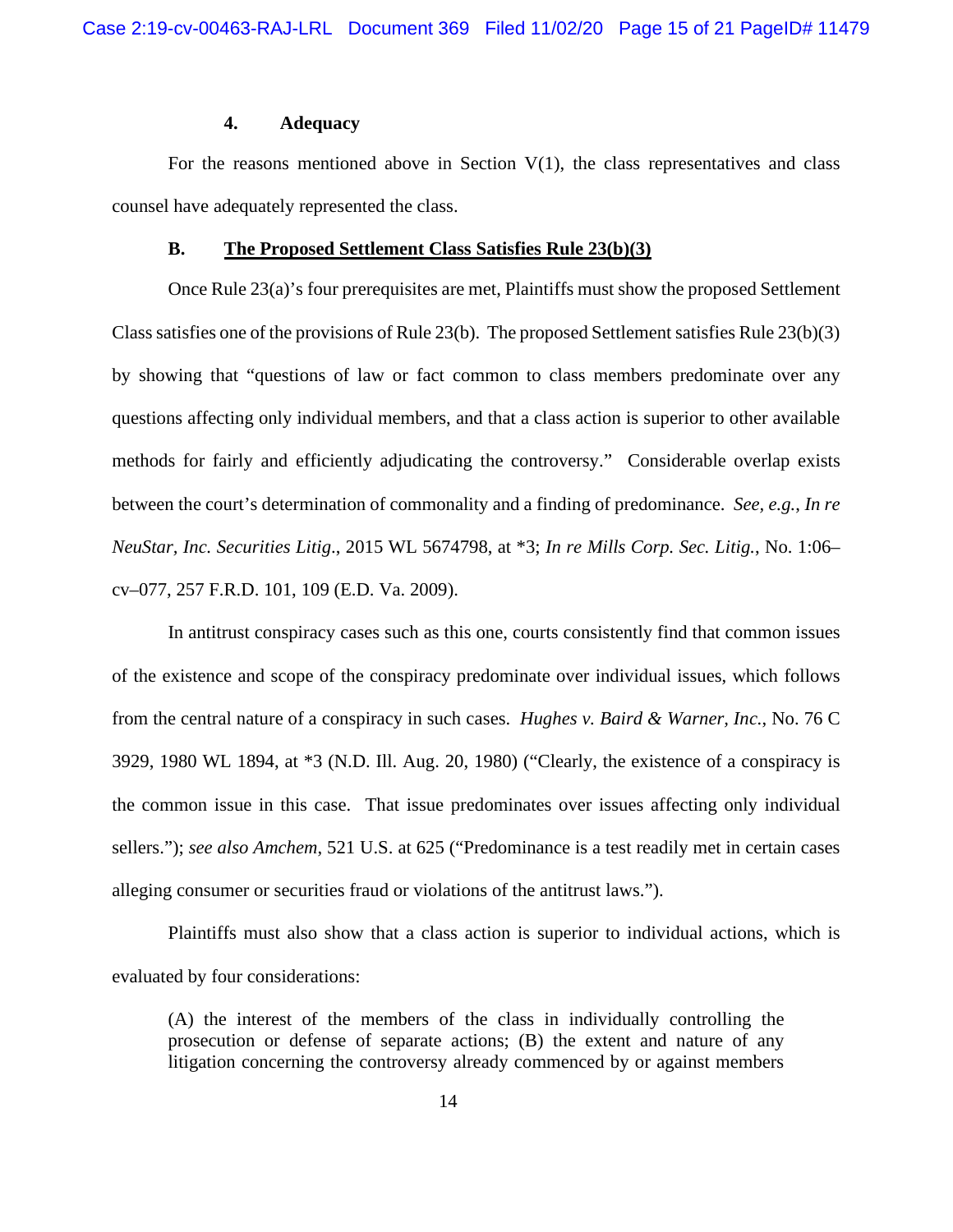of the class; (C) the desirability or undesirability of concentrating the litigation of the claims in the particular forum; (D) the difficulties likely to be encountered in the management of the class action.

## Fed. R. Civ. P. 23(b)(3).

Here, any Class member's interest in individually controlling the prosecution of separate claims is outweighed by the efficiency of the class mechanism. Thousands of persons or entities were under-paid for runner peanut farmerstock during the class period; settling these claims in the context of a class action conserves both judicial and private resources and hastens Class members' recovery. Finally, while Plaintiffs see no management difficulties in this case, Plaintiffs do not believe that this final consideration is pertinent to approving the proposed settlement class. *See Amchem*, 521 U.S. at 620 ("Confronted with a request for settlement-only class certification, a district court need not inquire whether the case, if tried, would present intractable management problems . . . for the proposal is that there be no trial.").

Accordingly, the proposed class action is superior to other available methods (if any) for the fair and efficient adjudication of the controversy relating to Birdsong.

#### **VII. NOTICE TO THE CLASS**

Rule 23(e) requires that prior to final approval, notice of a proposed settlement be given in a reasonable manner to all class members who would be bound by such a settlement. For a class proposed under Rule  $23(b)(3)$ , whether litigated or by virtue of a settlement, Rule  $23(c)(2)(B)$ enumerates specific requirements. At an appropriate time prior to moving for final approval of this proposed Settlement, Interim Co-Lead Counsel will present the Court with a notice plan, which, pursuant to Rule 23(c)(2)(B), will provide due process and reasonable notice to all farmers who sold runner peanuts to Defendants—Settling and Non-Settling Defendants alike—who can be identified through lists that have been provided by the Defendants. However, for the reasons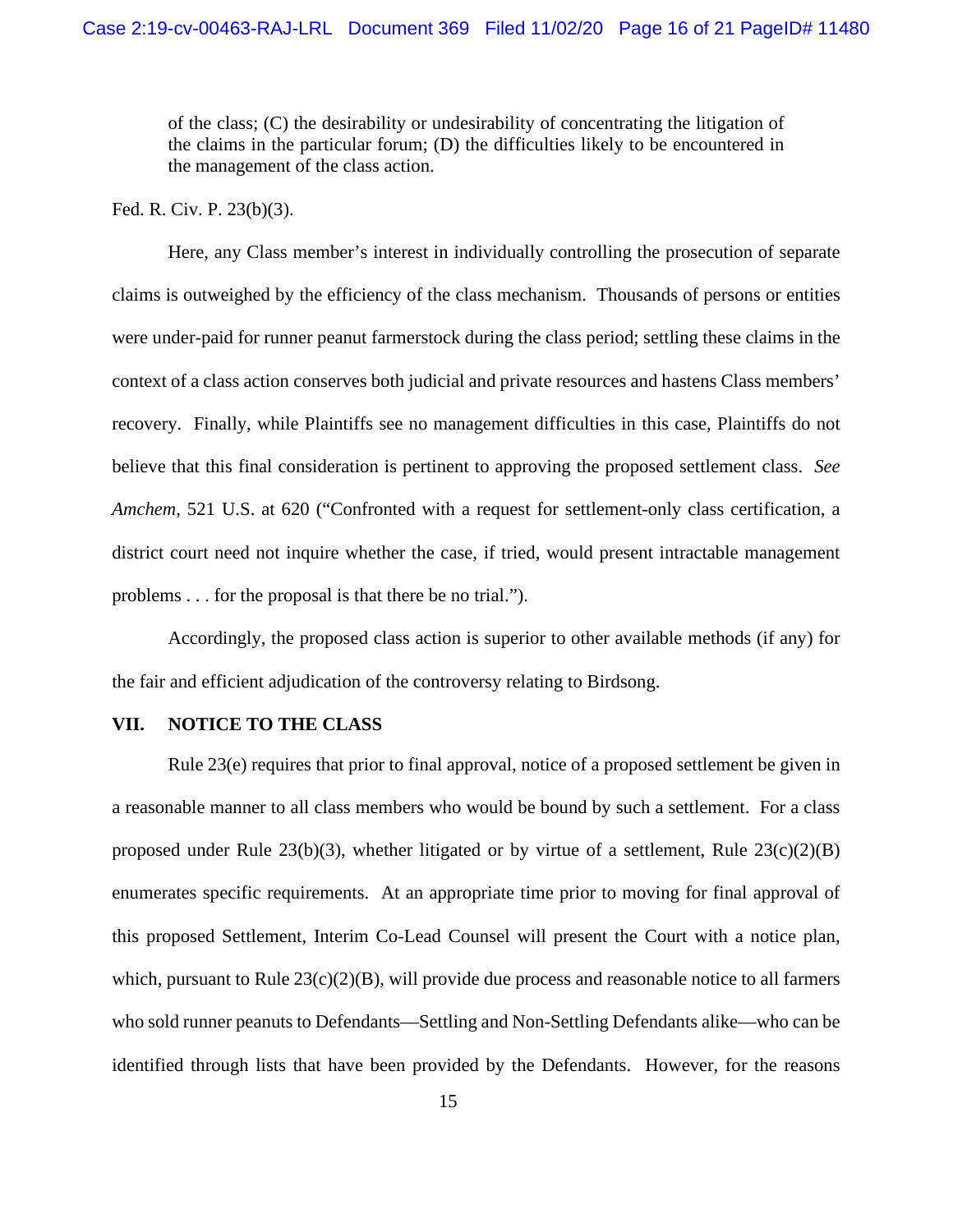identified herein, Interim Co-Lead Counsel requests that the Court agree to defer formal notice to the Class for the time being. $5$ 

There is a large cost to the Class, likely to exceed \$100,000, each time notice is provided to a class of this size. (Clark Decl., ¶ 10.) Therefore, Interim Co-Lead Counsel requests that the Court agree to defer formal notice to the Class of this settlement for efficiency and cost effectiveness. In large antitrust cases, courts have deferred notice until enough settlements have been reached to make it cost effective. *See, e.g.*, *In re Aftermarket Filters Antitrust Litig.*, No. 1:08 cv-04883, Preliminary Approval Order (ECF No. 885) at p. 5 (granting preliminary approval of settlement agreements, certifying settlement class, and ordering that class notice be deferred until a later time); *In re New Jersey Tax Sales Antitrust Litig.*, No. 3:12-cv-01893, Order (ECF No. 276) at ¶ 7 (granting preliminary approval of settlement and finding that cost of class notice warranted deferral). If more settlements are reached, or Plaintiffs' class certification motion is approved, then the costs of notice can be spread across those settlements. In addition, multiple notices can be potentially confusing for class members. This Court has the discretion to decide the timing of the notice. *Id.* In the experience of Interim Co-Lead Counsel, it is better for notice of more than one proposed settlement to be combined into one notice, with the attendant and obvious efficiencies and savings to the class.

<sup>5</sup> Interim Co-Lead Counsel and Birdsong have agreed that the timing of a motion to approve notice to the Class of this Settlement Agreement is in the discretion of Co-Lead Counsel, and may be combined with notice of other settlements in this Action. (*See* Settlement Agreement, §§ II.C.2. and  $II.E.3.$ )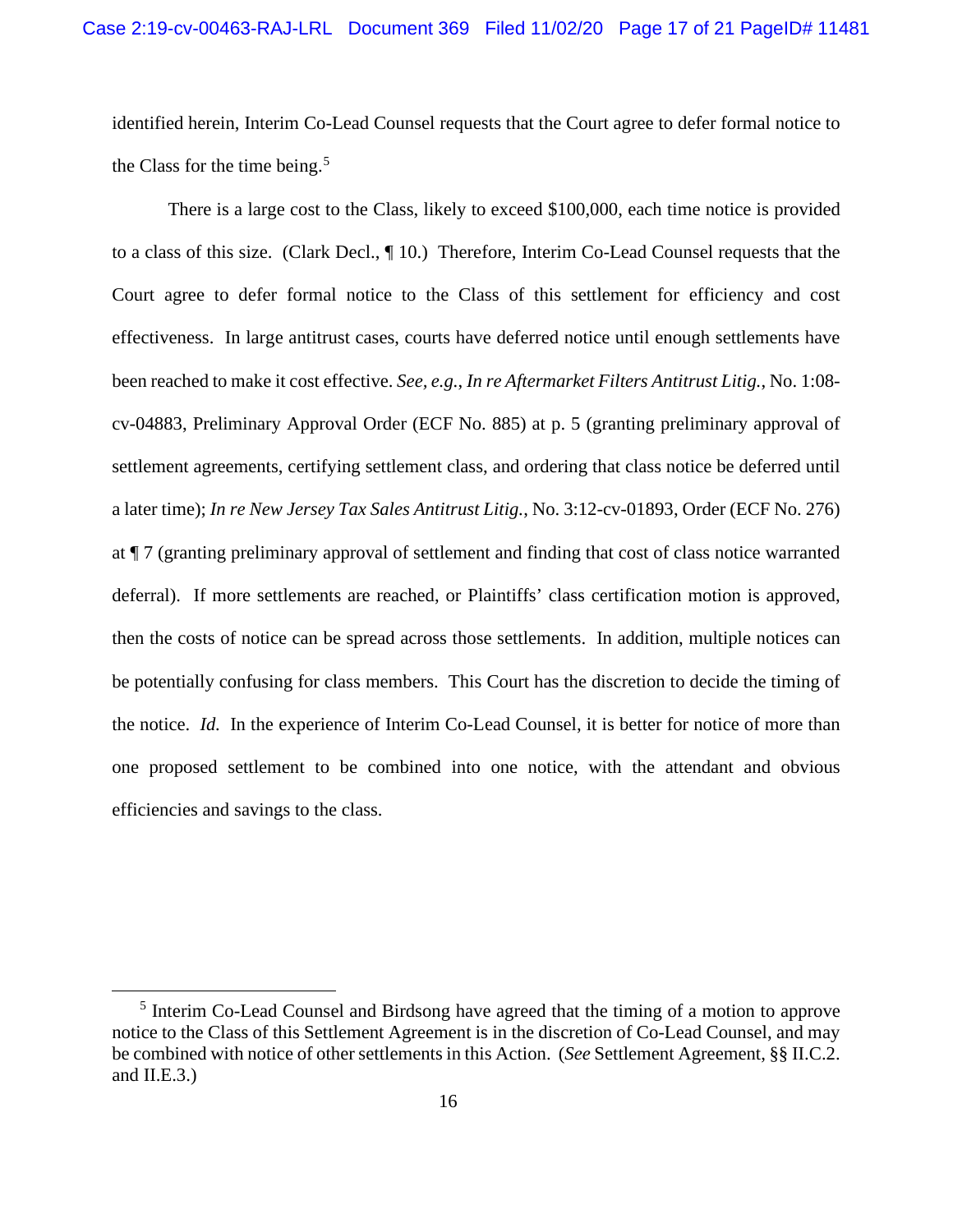# **VIII. APPOINTMENT OF THE NOTICE ADMINISTRATOR AND AN ESCROW AGENT TO MAINTAIN SETTLEMENT FUNDS**

Plaintiffs propose that Angeion Group ("Angeion") be appointed by the Court to serve as the Settlement Administrator in this case. Angeion was selected by Co-Lead Counsel after a competitive bidding process. A comprehensive summary of judicial recognition Angeion has received is attached to the Declaration of Steven Weisbrot submitted in support of this motion, as Exhibit A, and Angeion's diversity and inclusion statement is attached to the Declaration as Exhibit B.

Finally, Plaintiffs propose that The Huntington National Bank ("Huntington") be appointed by the Court to serve as the escrow agent, maintain the Qualified Settlement Fund as called for by the parties' Settlement Agreement (*see* Settlement Agreement, § II.C), and provide escrow services in this litigation. Huntington was selected by Co-Lead Counsel based on extensive experience with this vendor and its repeated ability to provide services at the lowest cost and at the highest level of quality in numerous prior cases. Huntington's qualifications are attached to the Declaration of Robyn Griffin submitted in support of this motion, as Exhibit A, and Huntington's diversity and inclusion statement is attached to the Declaration as Exhibit B.

### **IX. CONCLUSION**

For these reasons, Interim Co-Lead Counsel respectfully request that the Court:

- (1) Preliminarily approve the Settlement Agreement;
- (2) Certify the proposed Settlement Class;
- (3) Appoint Interim Co-Lead Counsel as co-lead counsel for the Settlement Class;
- (4) Appoint Angeion as the notice and claims administrator;
- (5) Appoint Huntington National Bank as the escrow agent to provide escrow services in this case.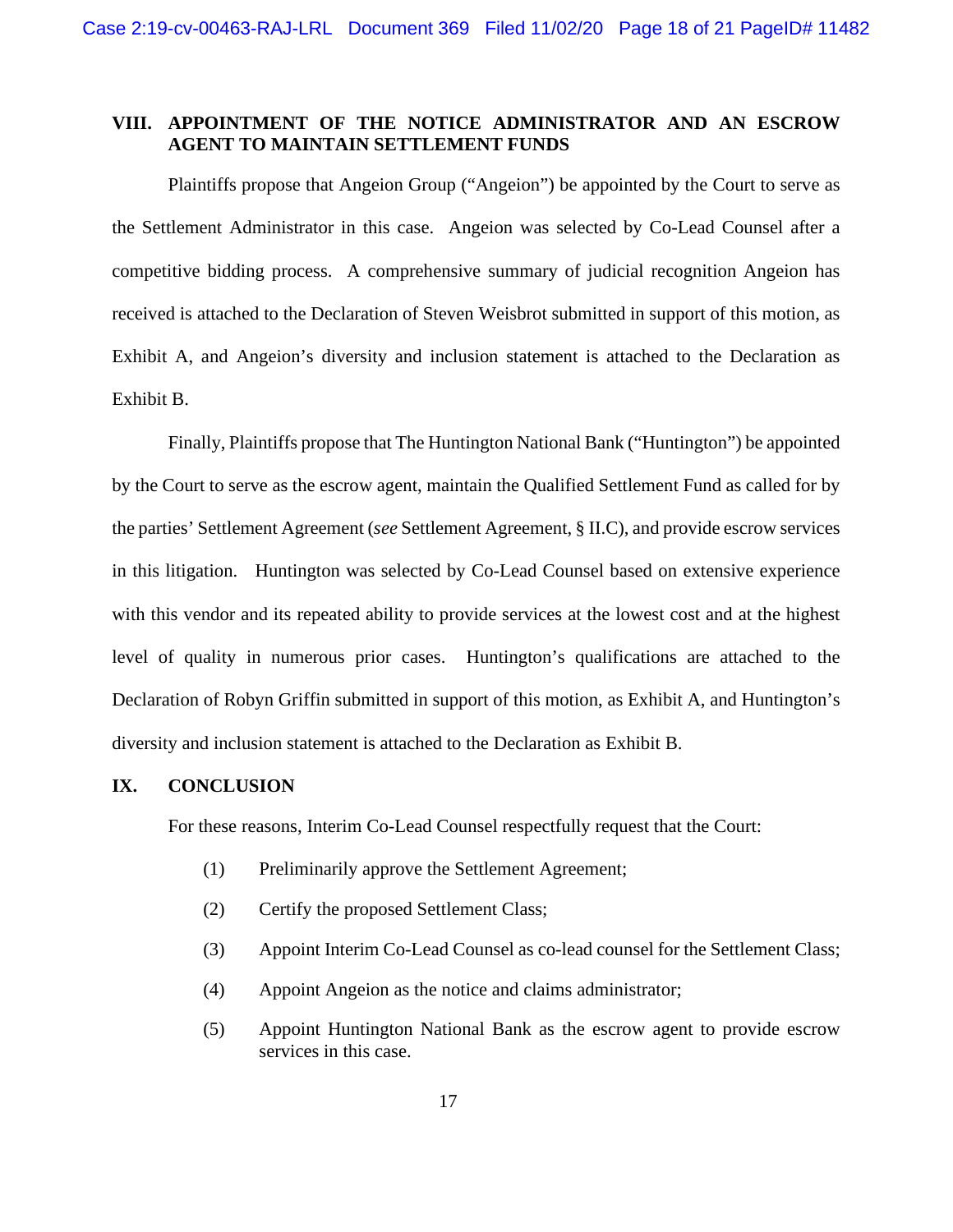Dated: November 2, 2020 Respectfully submitted,

By */s/ Kevin J. Funk* Wyatt B. Durrette, Jr., Esquire (VSB No. 04719) Kevin J. Funk, Esquire (VSB No. 65465) DURRETTE, ARKEMA, GERSON & GILL PC 1111 East Main Street, 16th Floor Richmond, VA 23219 Tel: (804) 775-6900 Fax: (804) 775-6911 wdurrette@dagglaw.com kfunk@dagglaw.com

W. Joseph Bruckner (MN No. 0147758) (admitted *pro hac vice*) Brian D. Clark (MN No. 00390069) (admitted *pro hac vice*) Simeon A. Morbey (MN No. 0391338) (admitted *pro hac vice*) Stephanie A. Chen (MN No. 0400032) (admitted *pro hac vice*) LOCKRIDGE GRINDAL NAUEN P.L.L.P. 100 Washington Avenue South, Suite 2200 Minneapolis, MN 55401 Tel: (612) 339-6900 Fax: (612) 339-0981 wjbruckner@locklaw.com bdclark@locklaw.com samorbey@locklaw.com sachen@locklaw.com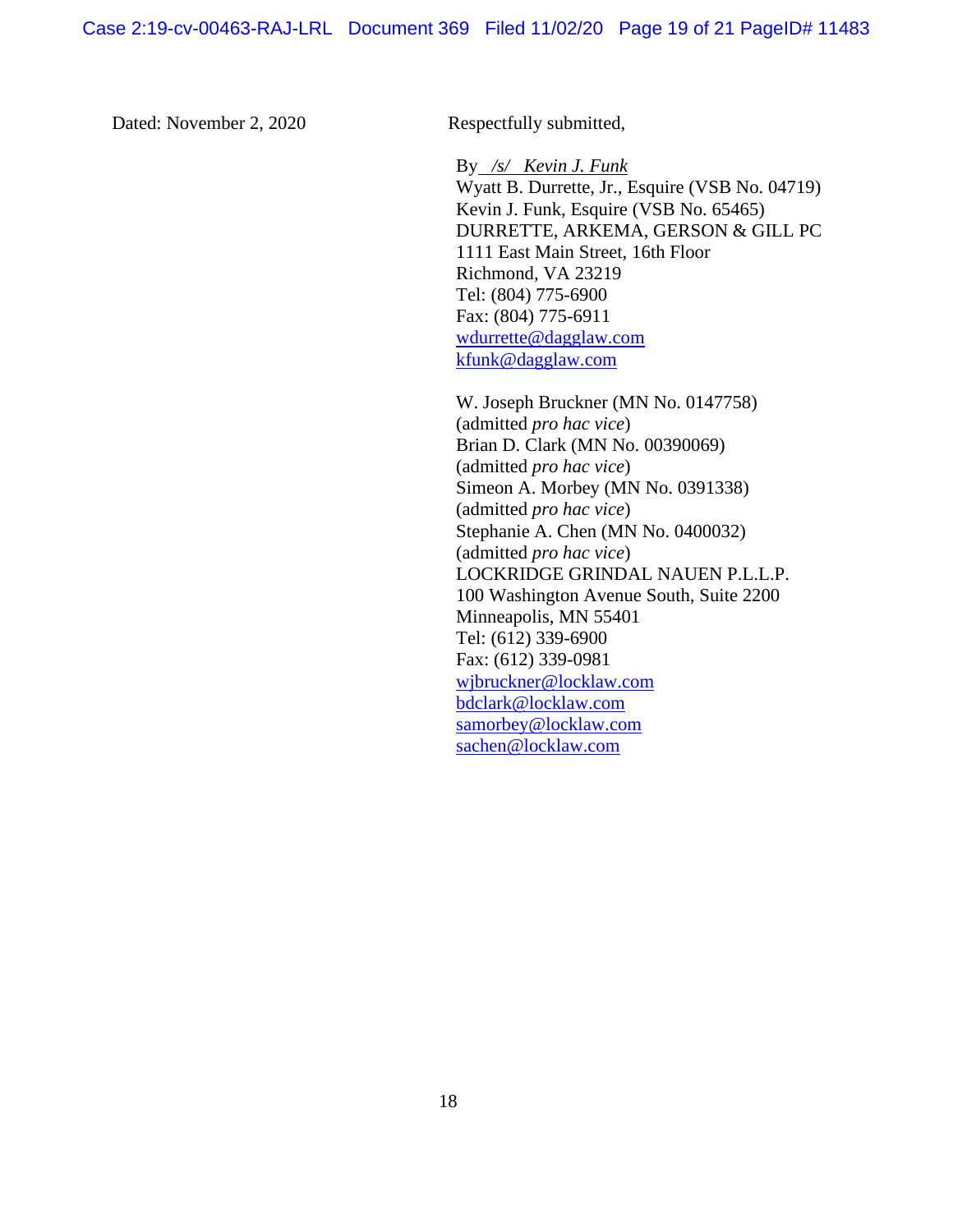Kimberly A. Justice (PA No. 85124) (admitted *pro hac vice*) Jonathan M. Jagher (PA No. 204721) (admitted *pro hac vice*) FREED KANNER LONDON & MILLEN LLC 923 Fayette Street Conshohocken, PA 19428 Tel: (610) 234-6487 Fax: (224) 632-4521 kjustice@fklmlaw.com jjagher@fklmlaw.com

Douglas A. Millen (IL No. 6226978) (admitted *pro hac vice*) Michael E. Moskovitz (IL No. 6237728) (admitted *pro hac vice*) Robert J. Wozniak (IL No. 6288799) (admitted *pro hac vice*) Brian M. Hogan (IL No. 6286419) (admitted *pro hac vice*) FREED KANNER LONDON & MILLEN LLC 2201 Waukegan Road, #130 Bannockburn, IL 60015 Tel: (224) 632-4500 Fax: (224) 632-4521 dmillen@fklmlaw.com mmoskovitz@fklmlaw.com rwozniak@fklmlaw.com bhogan@fklmlaw.com

Jeffrey J. Corrigan (NY No. 2372654) (admitted *pro hac vice*) SPECTOR ROSEMAN & KODROFF, P.C. Two Commerce Square 2001 Marker Street, Suite 3420 Philadelphia, PA 19103 Tel.: (215) 496-0300 Fax: (215) 496-6611 jcorrigan@srkattorneys.com

*Counsel for Plaintiffs*